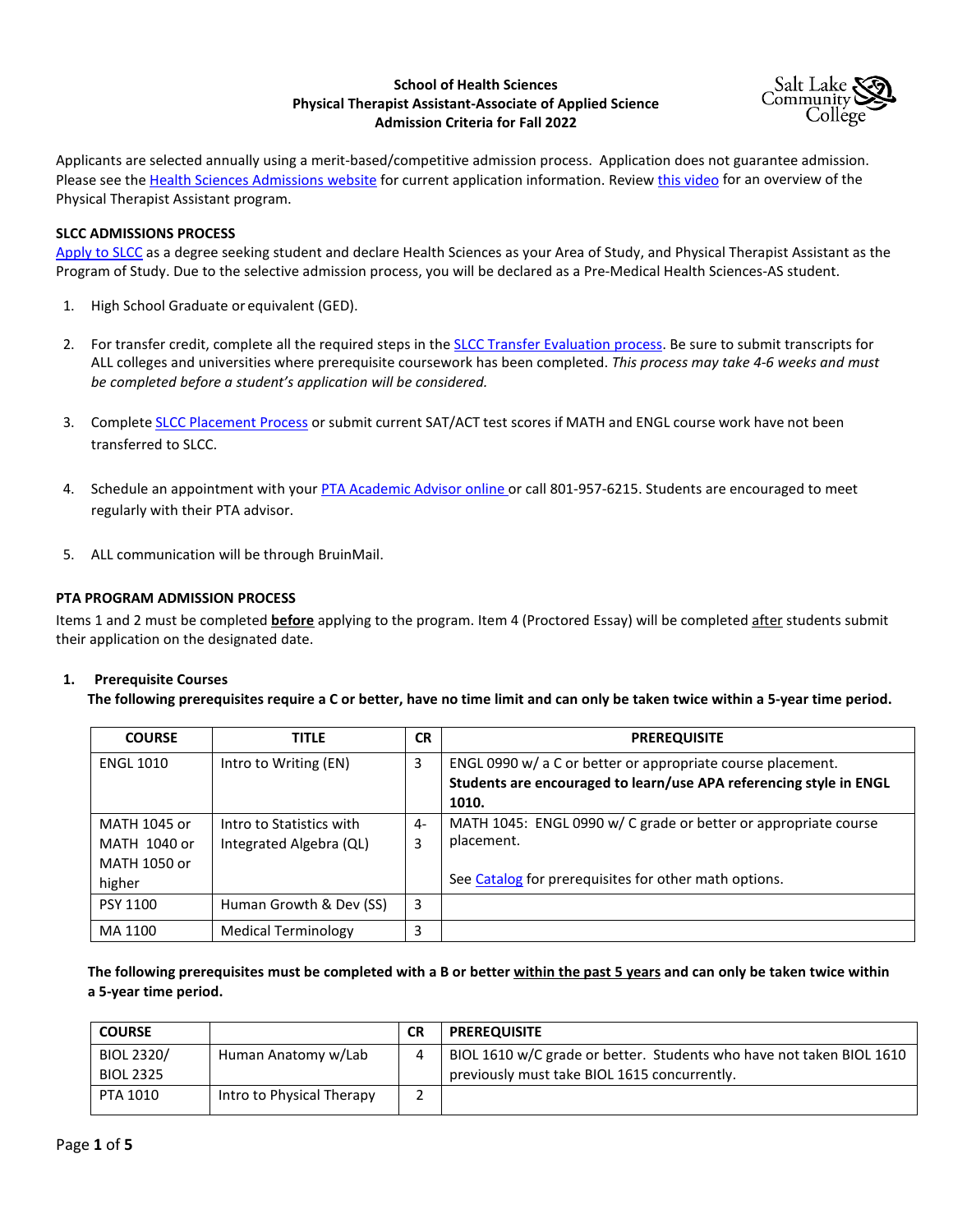NOTE: All prerequisites must be completed with the minimum grades BEFORE applying to the Physical Therapist Assistant program. See application deadline. Depending on the student's academic preparation, additional prerequisite courses may be required. It is the student's responsibility to examine each course description for details of other prerequisite classes. Contact PTA Academic Advisor to see how AP scores are calculated in the admissions process.

# **2. HESI Exam**

Students must complete the Pre-Admission Assessment Test. A **minimum overall score of 75% is required**. Test scores are valid for **2 years**. There is a **2-attempt limit within that time period**. Students are required to wait for a minimum of 2 weeks before the 2nd attempt. The **highest score** of the two attempts will be used; there is no averaging of the two scores. The areas tested include: Anatomy & Physiology, Biology, Math, Grammar, Reading Comprehension, and Vocabulary. A Learning Style and Personality Profile are also included (for information only). Test must be scheduled at least one week in advance, so check test dates early.

Below are details on how to register:

- a. [SLCC Health Sciences Assessment Center:](https://www.slcc.edu/testing/health-science/hesi-info.aspx) \$110 Registration Fee-price subject to change
- b. [Out of Area;](https://www.prometric.com/elsevier) Fee variable

Study Aides:

- HESI Admissions Exam Study Guide: SLCC Bookstores, \$43.95 (prices subject to change)
- [www.test-guide.com/hesi](http://www.test-guide.com/hesi)
- <https://evolve.elsevier.com/studentlife/hesi.html>
- <https://uniontestprep.com/hesia2>
- <http://home.brainfuse.com/>
- <http://www.pocketprep.com/>

# **3. Apply Online**

Health Sciences Online Admissions Application: To access and complete application requirements, go to MySLCC> Academics & Records> Program Admissions> Health Sciences Program Admissions.

There is a non-refundable application fee of \$25. The Physical Therapist Assistant online application will only appear on the menu during open application periods.

The Physical Therapist Assistant program accepts up to **24** students every Fall semester.

| <b>Physical Therapist Assistant Important Dates</b>                                                                         |  |  |  |  |
|-----------------------------------------------------------------------------------------------------------------------------|--|--|--|--|
| <b>Applications Accepted for Fall</b>                                                                                       |  |  |  |  |
| *January 15 through May 15                                                                                                  |  |  |  |  |
| <b>Proctored Essay</b>                                                                                                      |  |  |  |  |
| May                                                                                                                         |  |  |  |  |
| <b>Notification of Acceptance/Denial</b>                                                                                    |  |  |  |  |
| June                                                                                                                        |  |  |  |  |
| <b>Orientation</b>                                                                                                          |  |  |  |  |
| Information will be sent via "Full Acceptance" letter                                                                       |  |  |  |  |
| <b>Classes Begin</b>                                                                                                        |  |  |  |  |
| August                                                                                                                      |  |  |  |  |
| *The School of Health Sciences may reopen the application after the established deadline if it is in the best interest of   |  |  |  |  |
| the program to do so. Please check: http://www.slcc.edu/hs/admissions/ regularly to see if the application has been         |  |  |  |  |
| reopened. All application requirements will still need to be fulfilled for an application to be considered. Applicants that |  |  |  |  |
| apply by the original application deadlines will take priority.                                                             |  |  |  |  |

# **4. Proctored Essay**

May 2022. Jordan Health Sciences Assessment Center. Bring picture ID.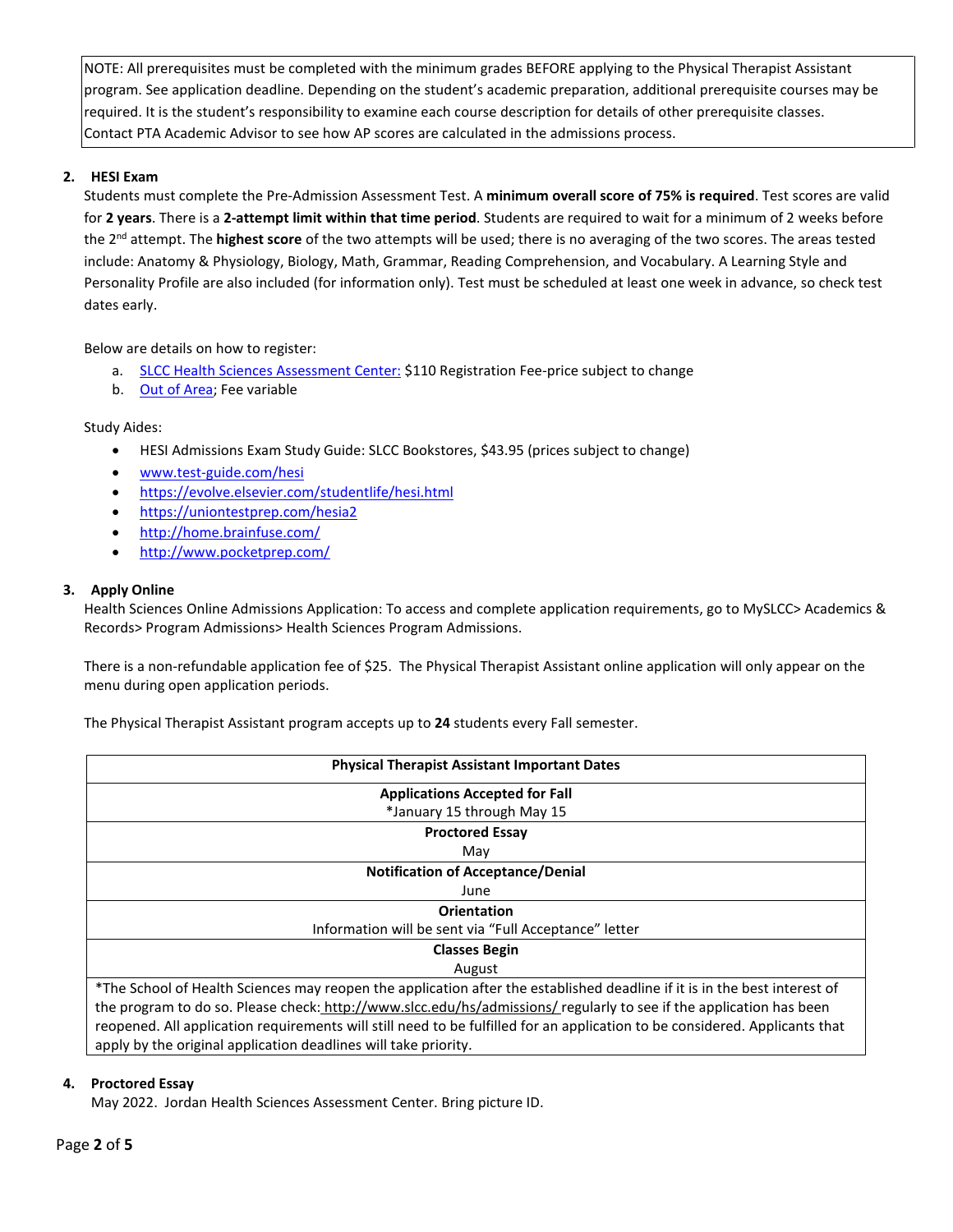| POTENTIAL FIRST SEMESTER PREREQUISITE SCHEDULE: Based on Math & English placement and full-time enrollment |    |                                                |    |  |
|------------------------------------------------------------------------------------------------------------|----|------------------------------------------------|----|--|
| <b>OPTION A:</b>                                                                                           |    | <b>OPTION B:</b> If placed into Math 1010/1040 |    |  |
| MATH 1045 Intro to Statistics w/Integrated Algebra 4                                                       |    | MATH 1040 Intro to Statistics                  | 3  |  |
| <b>ENGL 1010 Intro to Writing</b>                                                                          | 3  | BIOL 1610/1615 College Biology & Lab           | 4  |  |
| PSY 1100 Lifespan Dev or PSY 1010 General<br>Psychology                                                    | 3  | <b>ENGL 1010 Intro to Writing</b>              | 3  |  |
| PTA 1010 Intro to Physical Therapy                                                                         | 2  | PTA 1010 Intro to Physical Therapy             |    |  |
| <b>Total</b>                                                                                               | 12 | <b>Total</b>                                   | 12 |  |

NOTE: Sample schedule does not replace professional academic advising, individual needs may differ. Students should meet with their assigned program advisor on a regular basis.

# **AFTER PROGRAM ACCEPTANCE**

Acceptance into the program will be given on a "Conditional" basis. Students must complete the following within the allotted time in their "Conditional Acceptance" letter (about 30 days) to receive "Full Acceptance". **If students don't complete these requirements, they will forfeit their spot.** Once "Full Acceptance" is granted, students can register for Physical Therapist Assistant classes.

1. **American DataBank Complio**: Students are required to create an American DataBank Complio account to order their background check, submit necessary documentation, and meet immunization compliance requirements. Create an account by going to[: https://saltlakecc.complio.com/](https://saltlakecc.complio.com/)

If you have any problems setting up the account or questions on submitting information, please contact the Customer Service Department for American DataBank Complio. Phone: 1-800-200-0853 (7am-6pm MT Monday – Friday) OR email: [complio@americandatabank.com.](mailto:complio@americandatabank.com) 

- 2. **Immunizations:** Order "Immunization Compliance Package" from American DataBank Complio, \$15.
	- a. This subscription will need to be renewed every 12 months while in the program for \$15.
	- b. For specific information, please see the "After You're Accepted Into The Program" section under the desired program on the [Health Sciences Admissions website.](http://www.slcc.edu/hs/admissions/index.aspx)
	- c. Immunization requirements are subject to change, therefore check the website often and far enough in advance to be able to accommodate deadlines. For questions on immunizations, please contact 801-957-6253 or [healthsciencesadmissions@slcc.edu.](mailto:healthsciencesadmissions@slcc.edu)
	- d. Required immunizations officially documented and uploaded into American DataBank Complio:
		- i. Annual Influenza Vaccination
		- ii. Annual Tuberculosis (see HS website)
		- iii. Tetanus, Diphtheria and Pertussis (Tdap)
		- iv. Measles, Mumps, Rubella (MMR)
		- v. Varicella (Chicken Pox)
		- vi. Hepatitis B (Series and titer may take up to 1 year, so start well in advance)
		- vii. Hepatitis A vaccination series (highly recommended but not required)
		- viii. COVID-19
- 3. **Background Check**: Order "Criminal Background Check Package" through American Databank Complio, \$29
	- a. Students assume the risk if their criminal background check is not clear. If students do not pass the background check, they may not be accepted into the program. This may result in withdrawal from the program after the tuition refund deadline has passed. The clinical site will make the final determination about accepting students for clinical placement.
	- b. It is strongly recommended that prospective students take measures to have criminal offense[s expunged](https://www.utcourts.gov/howto/expunge/) or sealed from their record if possible. Students can revie[w Criminal History Guidelines on DOPL's website.](https://dopl.utah.gov/pt/) Students are advised to contact th[e Health Sciences Admissions Coordinator](mailto:healthsciencesadmissions@slcc.edu) with any questions or concerns prior to applying to the program.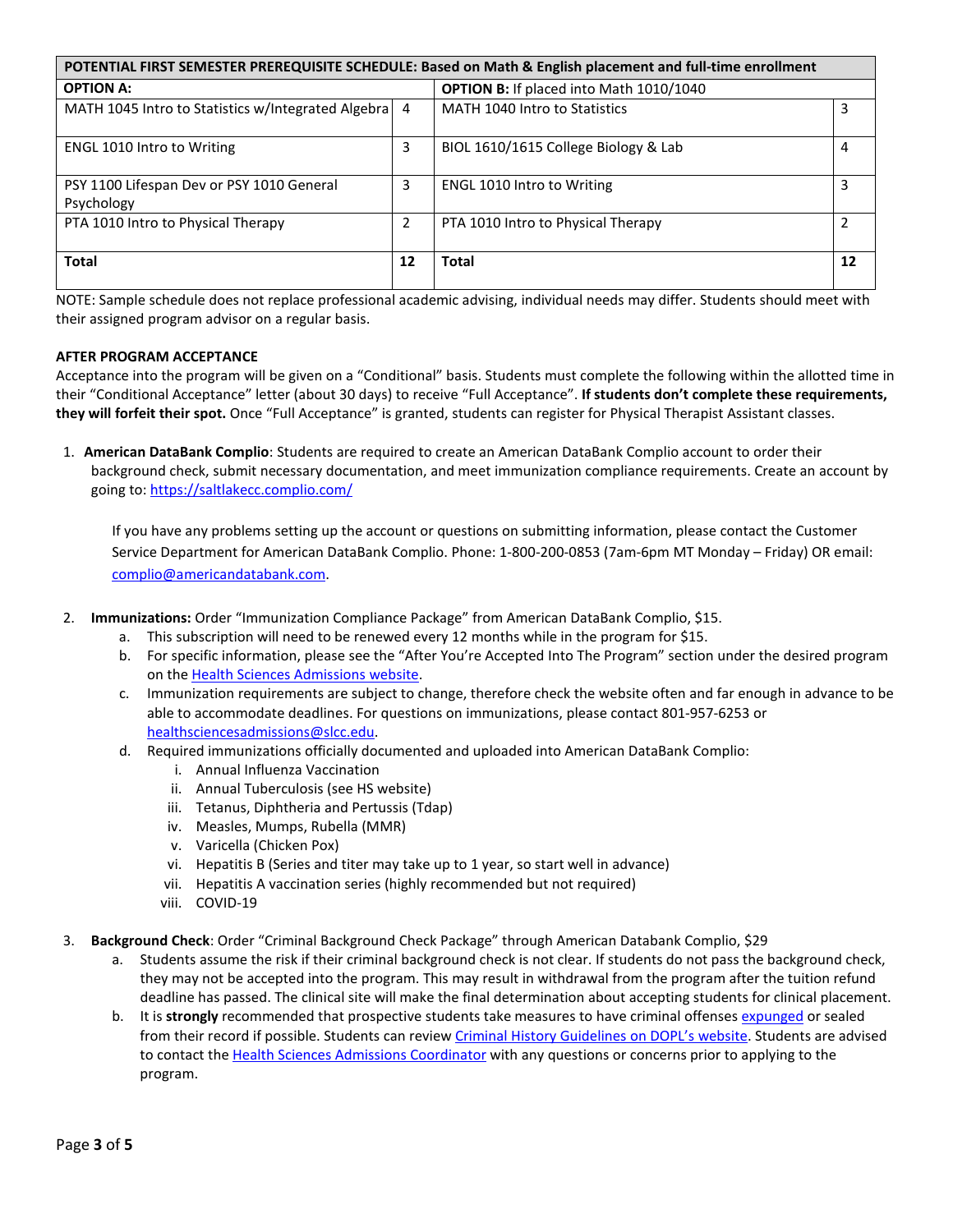### 4. **CPR Certification**: Documentation uploaded into American DataBank Complio account

- a. Current [American Heart Association](http://www.heart.org/) OR [American Red Cross](http://www.redcross.org/) 2-year BLS Healthcare Provider certification. BLS (CPR) Certification may be obtained at any certified provider. **Students will need to ensure their BLS (CPR) certification is current throughout the program.**
- 5. **Drug Screening**: Order "Drug Screening Package" through American DataBank Complio, \$35
	- a. You will have 48 hours to complete the test once ordered.

### **ADDITIONAL INFORMATION**

| <b>PROGRAM SCHEDULE</b>                 |                |                                          |                |  |
|-----------------------------------------|----------------|------------------------------------------|----------------|--|
| Fall Semester (1 <sup>st</sup> )        |                | <b>Spring Semester</b>                   |                |  |
| PTA 2010 Functional/Neuro Anatomy       | 3              | PTA 2350 Data Collection PTA             | $\overline{2}$ |  |
| PTA 2015 Appl of Functional Anatomy     | 1              | PTA 2360 Implement Data Collection       | $\overline{2}$ |  |
| PTA 2100 Patient Care Skills            | 2              | PTA 2400 Musculoskeletal Disorders       | 3              |  |
| PTA 2110 Implement Patient Care Skills  | 1              | PTA 2410 Interventions Musculo Disorders | $\overline{2}$ |  |
| PTA 2200 Therapeutic Modalities/Integ   | 2              | PTA 2510 Spec Disorders/Populations I    | 3              |  |
| PTA 2210 Implement Ther Modalities      | $\overline{2}$ | PTA 2520 Interventions Special Disorders | $\overline{2}$ |  |
| PTA 2300 Therapeutic Exercise           | 2              | PTA 2530 Gerontology                     | $\overline{2}$ |  |
| PTA 2310 Implement Therapeutic Exercise | 2              | PTA 2850 Special Studies for PTA         | $\overline{2}$ |  |
| <b>Total</b>                            | 15             | <b>Total</b>                             | 18             |  |
|                                         |                |                                          |                |  |
| <b>Summer Semester</b>                  |                | Fall Semester (2 <sup>nd</sup> )         |                |  |
| PTA 2450 Neurological Disorders         | 2              | PTA 2700 Clinical Internship II          | 5              |  |
| PTA 2460 Interventions Neuro Disorders  | 2              | PTA 2710 Clinical Internship III         | 6              |  |
| PTA 2550 Rehabilitation Psychology      | 2              | PTA 2750 Seminar for PTA                 | $\mathbf{1}$   |  |
| PTA 2600 Clinical Internship I          | 4              |                                          |                |  |
| PTA 2540 Special Disorders II           | 1              |                                          |                |  |
| <b>Total</b>                            | 11             | <b>Total</b>                             | 12             |  |

### **Program Hours & Minimum Grades**

Classes are typically taught M-TH from 8:00-3:30, except when students are in clinical settings during Summer semester and the second Fall semester. (The hours for the student will be determined by the clinical setting.) All accepted students are required to be enrolled full time while in the PTA program. The program consists of theory, skill-based, and clinical courses. The curriculum is offered during the day only on a full-time basis.

To maintain a position in the PTA program, students must maintain a **C (77%) grade or better** in each required class and complete the technical curriculum in the order outlined. To integrate classroom and skill-based learning with real-life, students participate in an on-site pro-bono physical therapy clinic. The facilities have two therapy labs, a cadaver lab, a therapy pool, and personal lockers for students.

### **National Exam**

Graduates are eligible to sit for the National Physical Therapy Exam (NPTE) for the Physical Therapist Assistant through the Federation of State Boards in Physical Therapy (fsbpt.org). Licensure is required to practice as a physical therapist assistant in the State of Utah. Upon successful completion of the program, graduates are awarded the AAS degree (Associates of Applied Science) which allows students to sit for the NPTE through the Federation of State Boards in Physical Therapy (fsbpt.org). If a student passes the exam, they will be eligible for licensure/registration in all states. For state licensure information, visit **[www.dopl.utah.gov](http://www.dopl.utah.gov/)**.

### **Accreditation**

The Physical Therapist Assistant program at Salt Lake Community College is accredited by the **Commission of Accreditation in Physical Therapy Education (CAPTE)**, 1111 North Fairfax Street, Alexandra, Virginia 22314; phone: 703-706-3245; email: [accreditation@apta.org;](mailto:accreditation@apta.org) website[: www.capteonline.org.](http://www.capteonline.org/)